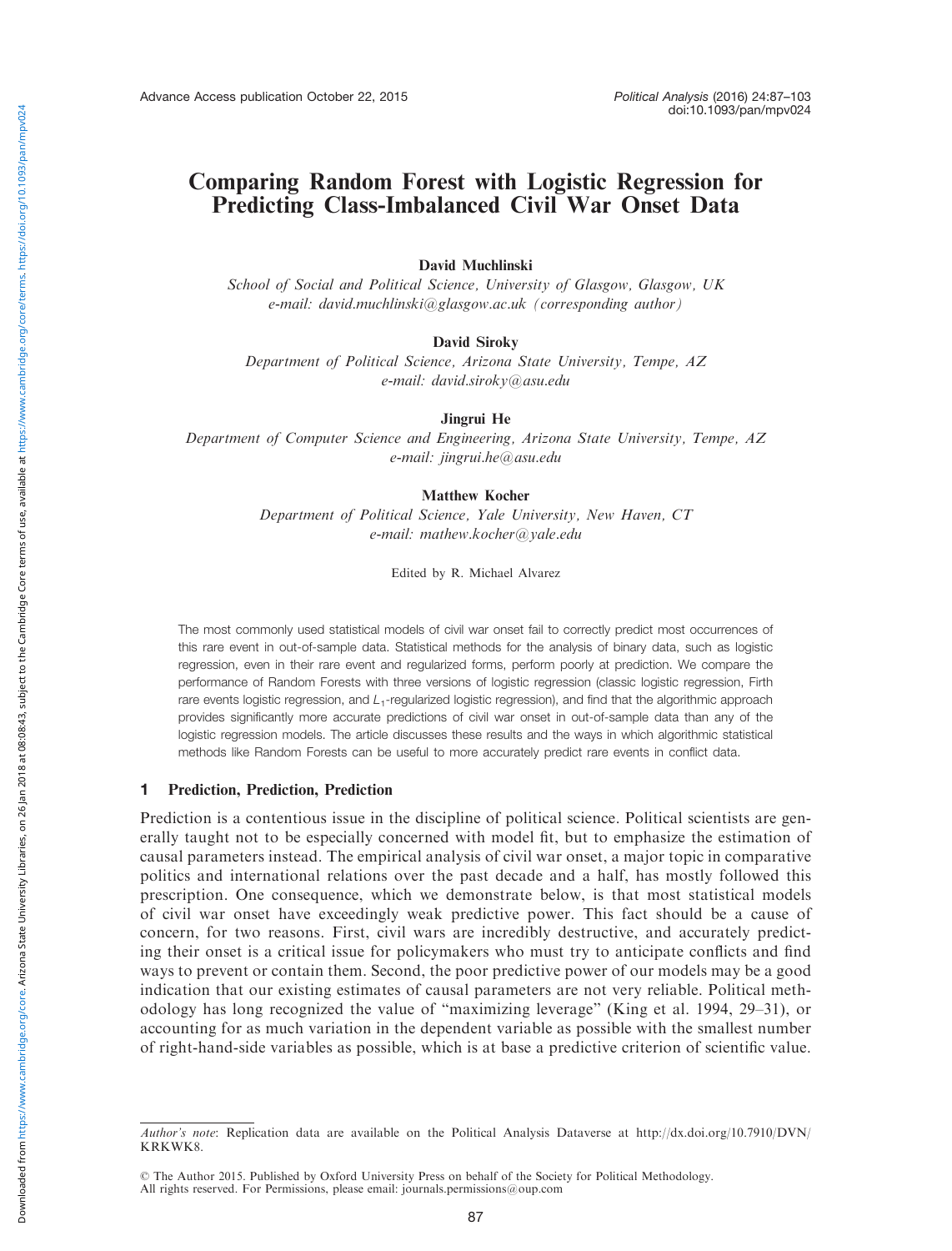#### 88 **David Muchlinski et al.**

While the limited predictive success of civil war onset models may result in part from the need for better theory and data, part of the reason for the limited success of these models stems from the application of relatively restrictive methods to data that are both class imbalanced and exhibit complex nonlinear interactions among covariates. Statistical machine learning methods, such as Random Forests, offer an alternative approach—one currently underutilized in political science—for increasing predictive accuracy. Whereas the utility of Random Forests in a wide range of disciplines has now been firmly established, the method has only recently gained attention in political science [\(Spirling 2008;](#page-16-0) [Hill and Jones 2014;](#page-15-0) [Blair et al. 2015](#page-14-0); [Jones and Linder 2015](#page-15-0)). This article compares the predictive performance of Random Forests with three versions of logistic regression (standard logistic regression, Firth's penalized logistic regression [\[Firth 1993](#page-15-0)], and  $L_1$ -regularized logistic regression), and finds that the algorithmic approach provides significantly more accurate predictions of civil war onset than any of the logistic regression models.

While identifying causal effects is one essential scientific goal, prediction is another important objective for many substantive issues in political science—civil war onset is certainly one. The analysis below therefore examines how algorithmic methods measure up against models more widely utilized in the study of civil war, particularly logistic regression models designed for rare events and  $L_1$ -regularized logistic regression, in terms of out-of-sample predictive accuracy. The vast majority of countries within any given year do not experience a civil war onset, making the occurrence of such an event uncommon. However, because civil wars are often so destructive, accurately predicting their onset is critical to scholars who study civil war and related forms of political instability, as well as to policymakers that must anticipate conflicts and find ways to end or at least contain them.<sup>1</sup>

## 2 Predicting Civil War Onset

Most statistical research in political science is concerned with identifying causal effects rather than prediction ([Beck et al. 2000](#page-14-0); [Ward et al. 2010\)](#page-16-0). Recently, however, more scholars have advocated using out-of-sample data to evaluate and compare models [\(Goldstone et al. 2010;](#page-15-0) [Ward et al. 2012;](#page-16-0) [Hegre et al. 2013;](#page-15-0) [Schrodt et al. 2013](#page-16-0)). There is now a growing literature developing and applying methods to predict occurrences of rare but destructive events such as civil war [\(Hegre et al. 2013;](#page-15-0) [Shellman et al. 2013;](#page-16-0) [Brandt et al. 2014;](#page-14-0) [Clayton and Gleditsch 2014](#page-15-0)), interstate disputes [\(Gleditsch](#page-15-0) [and Ward 2012](#page-15-0)), and political instability ([Goldstone et al. 2010](#page-15-0)). If we claim that our theories have implications for events with the potential to affect lives, we should examine whether our theories make correct predictions.

Explanation and prediction are distinct, though related, enterprises ([Shmueli 2010](#page-16-0)).<sup>2</sup> Some very well-understood causal processes are largely unpredictable, either because it is too difficult or expensive to measure the relevant independent variables (e.g., earthquakes) or because the causal processes are chaotic (e.g., weather beyond a three- or five-day window).<sup>3</sup> Likewise, quite accurate predictions can sometimes be secured in spite of a relatively poor understanding of the underlying causal processes that generate the outcome or through the use of a causal model that is known, in advance, to be false [\(Breiman 2001b](#page-14-0)).

In most understandings of causality, explanations *imply* predictions in at least the minimal sense that the explanation is inconsistent with at least some possible states of the world. Under the nowdominant Neyman–Rubin model of causal inference, causal statements amount to propositions about the difference between the potential outcomes of units under counterfactual treatment and control conditions ([Holland 1986](#page-15-0)). In other words, a causal statement implies a *prediction* about the outcome, conditional on the unit's assignment to treatment or control. If the prediction turns out to

<sup>&</sup>lt;sup>1</sup>This article is interested in the problem of civil war onset, which is the most common response variable in civil war studies, rather than in its recurrence and termination, which are different targets to be addressed in future research.

<sup>&</sup>lt;sup>2</sup>We use the terms "explanation" and "causal explanation" interchangeably in this discussion. Although there may be other kinds of explanations, the social sciences are primarily concerned with causal relations. From the point of view of algorithmic modeling, the prediction of new observations and the "retrodiction" of an existing test set are equivalent procedures. We use the term "prediction" to encompass both.

<sup>&</sup>lt;sup>3</sup>See Silver (2012) for an accessible comparison of predictive modeling across many domains.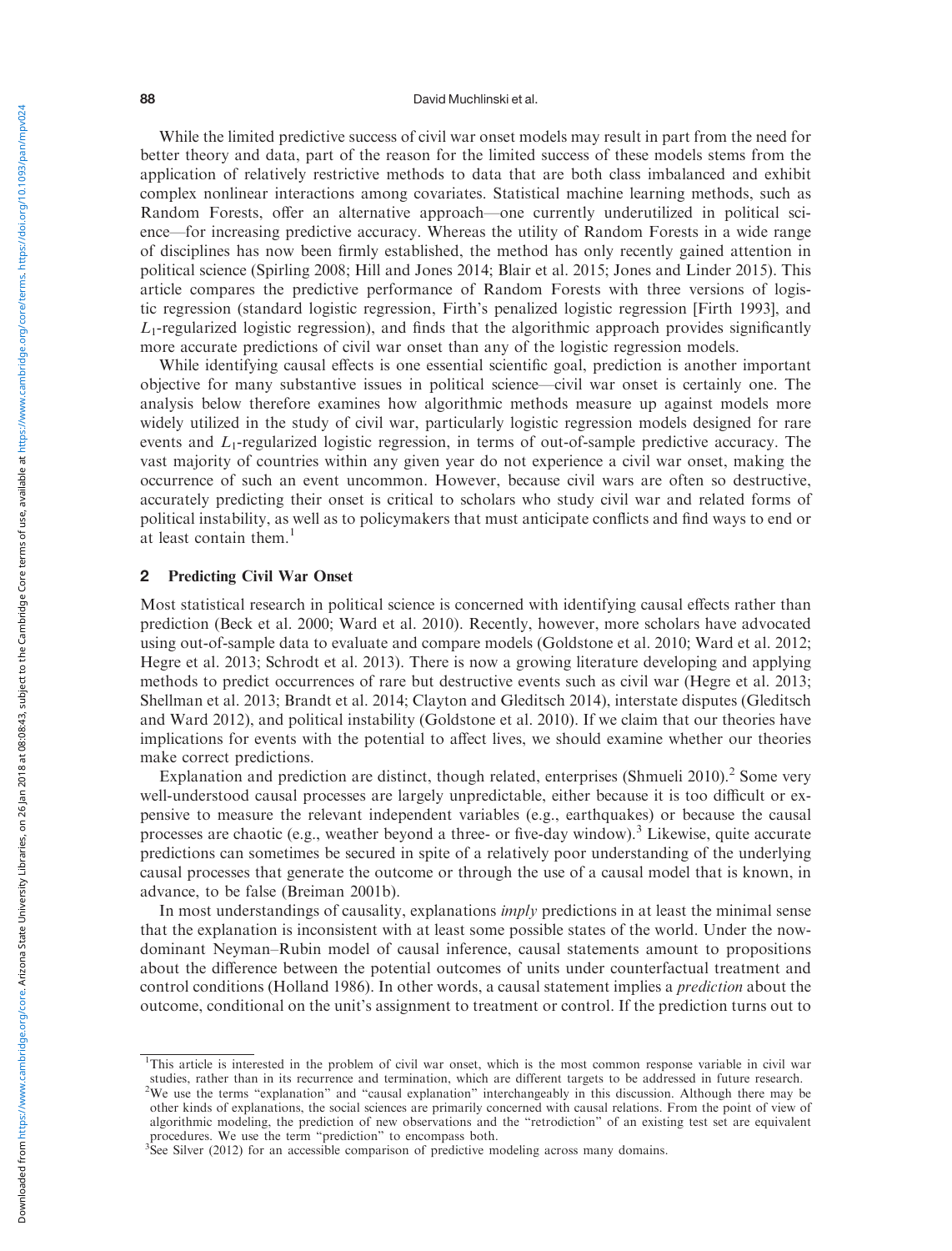be false, it counts against the truth of the causal proposition. Likewise, observational causal models are evaluated on the basis of statistics that summarize the deviation of predicted values from observed values of the outcome. Thus, successful causal explanations, whether experimental or observational, will tend to facilitate empirical prediction (i.e., when a causal statement is true, it tells us what to expect under specific conditions). However, even highly credible causal research designs will often account for small fractions of the overall variation in the outcome; in this sense, even the most rigorously identified causes may not be particularly strong predictors [\(Ward et al.](#page-16-0) [2010\)](#page-16-0).

The fact that a statistical model may only explain a small amount of overall variance is often ignored in the context of causal explanation. When making generalizations to the world outside their data, researchers often conflate explanations for predictions ([Ward et al. 2010\)](#page-16-0). The proliferation of explanations masquerading as predictions may hamper the effectiveness of policies designed to alleviate human suffering as well as basic knowledge generation regarding the complex causes of civil war onset [\(Shmueli 2010\)](#page-16-0).

Often, a researcher is more interested in the "causes of effects" than in the "effects of causes" ([Gelman and Imbens 2013\)](#page-15-0). Public policy considerations may outweigh the value of basic science in a particular domain. Rigorous causal identification may be infeasible for practical or ethical reasons. Large, multidimensional data sets, coupled with theoretical underdevelopment, may undermine the credibility of causal modeling assumptions. For any of these reasons, or more likely a combination of all three, it may be useful to embrace prediction as the explicit goal of research, rather than solely as a criterion of evaluation for causal models.

The study of civil war onset is particularly ripe for the application of algorithmic modeling, for several reasons. First, our reading of the literature indicates that the field's most influential statistical models of civil war have exceedingly poor predictive power ([Beck et al. 2000;](#page-14-0) [Ward et al. 2007,](#page-16-0) [2010\)](#page-16-0). Second, many theoretically significant variables are not robust across models and specifications ([Hegre and Sambanis 2006](#page-15-0)). Third, and partly as a consequence, theoretical disputes over the most appropriate causal models remain fundamental ([Kalyvas 2007\)](#page-15-0). Taken together, these considerations give us good reason to doubt that existing causal models of civil war onset approximate "true" models of the phenomenon, which undermines the usefulness of parameter estimates derived. For these reasons, we make prediction the explicit goal of our enterprise, and utilize statistical learning methods like Random Forests, which have been shown to generate substantially more accurate predictions than traditional parametric methods ([Montgomery et al. 2012\)](#page-16-0).

Although there are numerous statistical learning approaches, which are also widely implemented in several statistical software platforms, we focus the comparison in this article on the Random Forest algorithm for three reasons. It is easily interpretable [\(Hastie et al. 2009](#page-15-0)), which has contributed to its popularity among analysts. Further, its decision tree growing procedure is robust to outliers and other influential observations. Finally, downsampling procedures allow the analyst to easily correct for class-imbalanced data [\(Chen et al. 2004](#page-15-0)). In the remainder of this article, we compare the ability of Random Forest to predict true onsets of civil war to three logistic regression approaches [\(Firth 1993](#page-15-0); [Lee et al. 2006\)](#page-15-0).

#### 3 Data and Methods

The Civil War Data  $(CWD)^4$  are measured annually for each recognized country in the world from 1945 to 2000 [\(Hegre and Sambanis 2006\)](#page-15-0). The dependent variable  $Y_{cw=[0,1]}^{ij}$  is a binary measure of whether a civil war onset occurred for a given country,  $i$ , in a given year  $j$ . N is equal to 7141 county-years. X is a matrix of eighty-eight predictor variables. Using ten-fold cross-validation, we trained our models on nine of the ten folds of the data, then passed the predictions made in the training sets to the test data. Cross-validation allows researchers to examine the predictive abilities

<sup>4</sup> For replication materials, please see [Muchlinski \(2015\).](#page-16-0)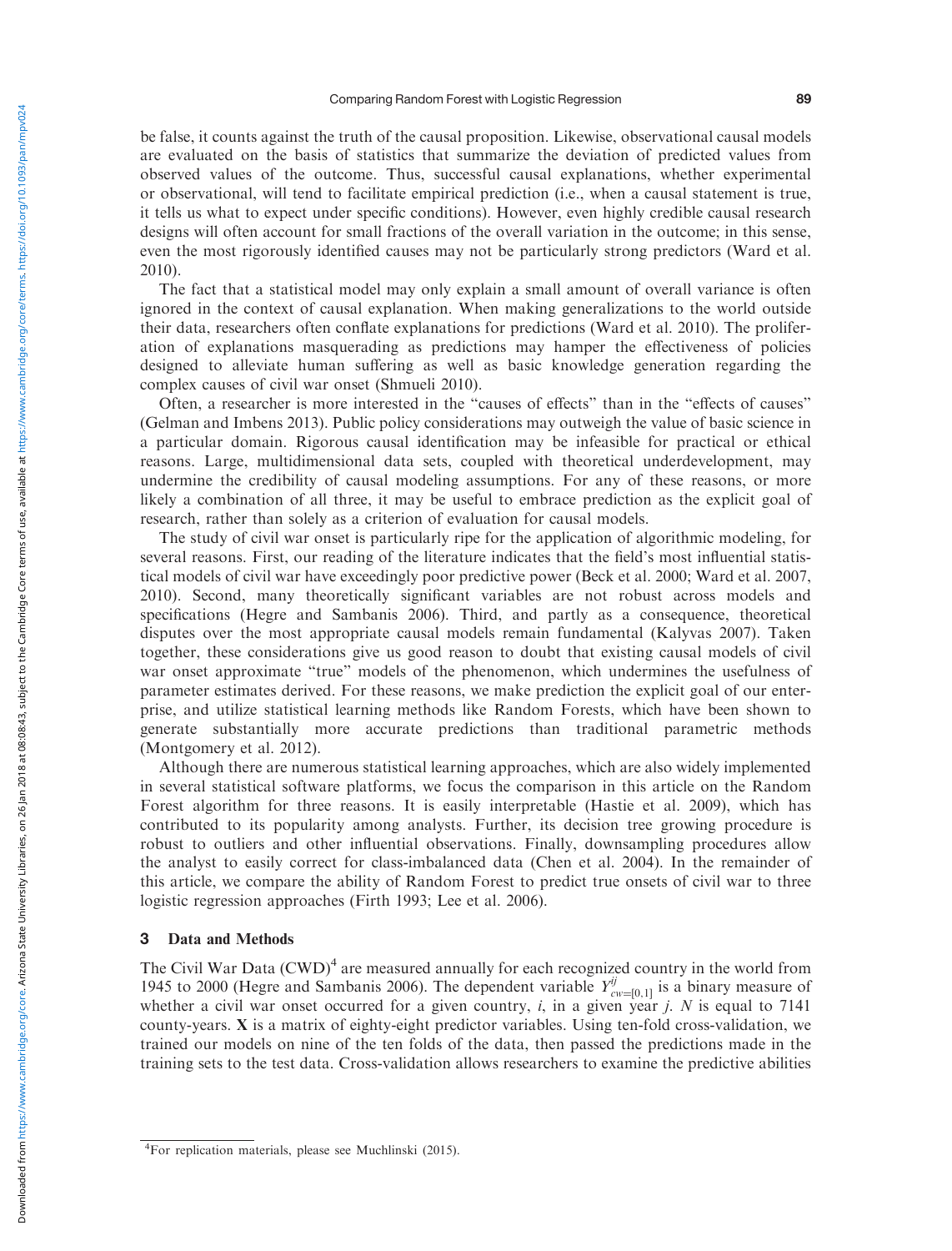#### 90 David Muchlinski et al.

of statistical models and algorithms without collecting new data, and has been shown to produce unbiased and accurate error rates ([Hastie et al. 2009](#page-15-0)).<sup>5</sup>

The CWD are extremely unbalanced. The ratio of conflict years to peace years in the data is roughly 1:100. It is likely that the predictions of the logistic regressions will be biased toward the majority class, making logistic regression a poor predictor of civil war onset. In political science, class-imbalanced data are usually corrected for by utilizing a correction for rare events within logistic regression [\(Firth 1993](#page-15-0); [King and Zeng 2001\)](#page-15-0). Just as a single or a small number of predictor variables can perfectly predict  $Y = 1$  in small data sets, a similar problem can obtain when there is a small ratio of positive cases (1s) to negative cases (0s) in the data [\(Zorn 2005](#page-16-0)). Imbalanced classification has been studied extensively in the machine learning and data mining community ([Chawla 2005\)](#page-14-0). Existing techniques include sampling methods, like downsampling, which we utilize in this article ([Ling and Li 1998;](#page-15-0) [Chawla et al. 2002](#page-14-0); Cieslak and Chawla 2008; Köknar-Tezel and [Latecki 2011\)](#page-15-0), and ensemble-based methods [\(Chawla et al. 2003](#page-15-0); [Sun et al. 2006](#page-16-0)), among others.<sup>6</sup>

In the following subsections, we discuss our statistical procedures.

#### 3.1 Logistic Regression

In logistic regression, a dependent variable is given by  $Y_i(i = 1, \ldots, n) \sim Bernouli(Y_i|p_i)$ , so that it takes on a value of 1 with probability  $p_i$  and 0 with probability  $1 - p_i$  over *n* number of trials. The vector of input variables is given by  $x_i$ , and  $p_i$  varies over this explanatory space such that

$$
p_i = \frac{1}{1 + e^{-x_i \beta}}.\tag{1}
$$

If  $Y_i$  is conceived of as a latent continuous variable  $Y_i^*$  (e.g., the probability of a country experiencing the onset of a civil war) distributed according to a logistic density function with mean  $\mu_i$ , then

$$
Y_i^* \sim \text{Logistic}(Y_i^* | \mu_i)
$$
  

$$
\mu_i = \mathbf{x}_i \beta,
$$
 (2)

where Logistic( $Y_i^* | \mu_i$ ) is the one-parameter logistic PDF,

$$
Y_i^* = \frac{e^{-Y_i^* - \mu_i}}{(1 + e^{-Y_i^* - \mu_i})^2},\tag{3}
$$

then the probability of observing the dichotomous realization of  $Y_i^*$  is

$$
Pr(Y_i = 1|\beta) = p_i = Pr(Y_i^* > 0|\beta) =
$$
  

$$
\int_0^\infty Logistic(Y_i^*|\mu_i)dY_i^* = \frac{1}{1 + e^{-x_i\beta}},
$$
 (4)

which is the more general binomial case of n Bernoulli trials of  $Y_i$  over the vector  $\mathbf{x}_i$ . The parameters of the model are estimated by maximum-likelihood, where the likelihood function is

$$
-\sum_{i=1}^{n}\ln(1+e^{(1-2Y_i)x_i\beta}).
$$
\n(5)

 $5$ We also estimated all models and algorithms with five-fold cross-validation to determine if the size of each fold affected the accuracy of predictions. There were no substantive differences between ten- and five-fold cross-validation.

<sup>&</sup>lt;sup>6</sup>Because prediction of every case in the data required a complete data set, missing data were imputed three separate ways. For space considerations, we present comparisons using only one method of imputation in the text. Methods of imputation included Amelia II ([Honaker et al. 2011\)](#page-15-0), Multiple Imputation Using Chained Equations ([Buuren and](#page-14-0) [Groothuis-Oudshoorn 2011\)](#page-14-0), and Random Forest ([Breiman 2001a\)](#page-14-0). We present the results of imputations using random forests in the text. Predictions were not affected by imputation procedure.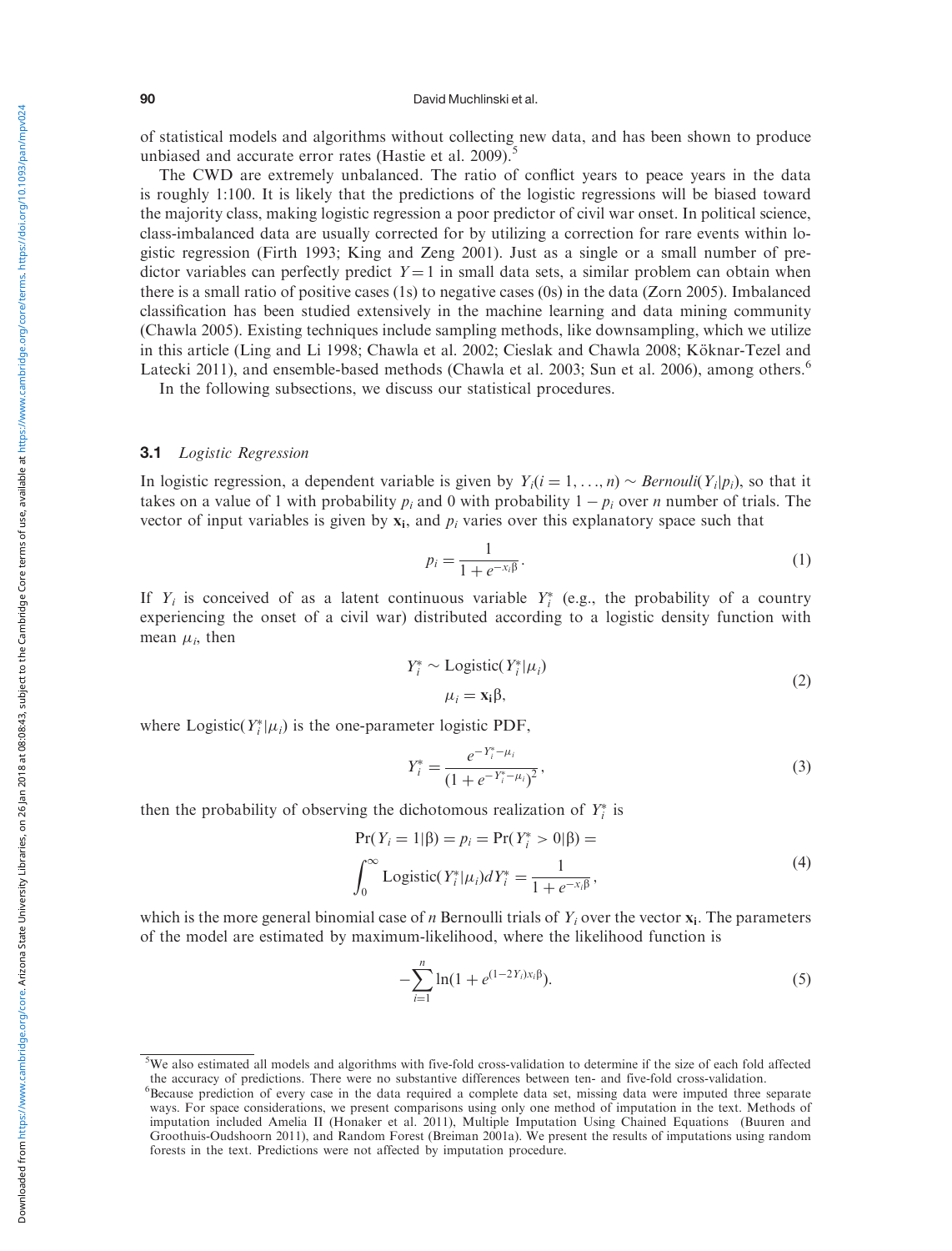If the data are balanced between the two classes, maximum likelihood estimates are consistent and asymptotically efficient. However, this is not the case when data are extremely unbalanced between the classes, as in data with a small number of rare events. The estimation of class-imbalanced data returns low estimates of  $Pr(Y_i = 1|\mathbf{x_i}) = p_i$  due to the structure of the variance matrix shown below:

$$
V\hat{\beta} = \left[\sum_{i=1}^{n} p_i (1 - p_i) x'_i x_i\right]^{-1}.
$$
 (6)

The part of this matrix that is affected by class imbalances in the data is  $p_i(1 - p_i)$ . Thus, it can be difficult to predict whether a country might experience a civil war onset because the predicted probabilities of true events returned by the model will be closer to 0 than to 0.5. There are some ways to correct for this bias. We explore two that have been used variously in the literature: rare event logistic regression ([Firth 1993](#page-15-0); [King and Zeng 2001\)](#page-15-0), and  $L_1$ -regularized logistic regression ([Lee et al. 2006;](#page-15-0) [Park and Hastie 2007](#page-16-0); [Ravikumar et al. 2010](#page-16-0)). The researcher can also alter the threshold for positive prediction  $\tau$ . Given the rarity of events in the data, however,  $\tau$  might need to be set at an extremely small value in order to generate any true positive predictions—suggesting that the statistical model itself is a poor predictor of civil war onset.

# 3.2 Rare Event Logistic Regression

Previous research by [Firth \(1993\)](#page-15-0) and by [King and Zeng \(2001\)](#page-15-0) has demonstrated two equivalent ways to approximate equation (1) in the presence of class-imbalanced data. Let  $x_0$  be a  $1 \times k$  vector of values along the predictor variables. The method for computing the probability, given  $x_0$ , is given by estimating the true value of the parameter estimate  $\beta$  with  $\hat{\beta}$ , a biased estimate:

$$
Pr(Y_0 = 1|\hat{\beta}) = \hat{p}_0 = \frac{1}{1 + e^{-x_0\hat{\beta}}}.
$$
\n(7)

[King and Zeng \(2001\)](#page-15-0) demonstrate that  $\hat{\beta}$  is biased downward in class-imbalanced data and that it generates predicted probabilities that underestimate the actual probability of a rare event. To correct for the bias arising from class-imbalanced data, a correction to the likelihood function should be utilized.

[Firth \(1993\)](#page-15-0) suggests adopting such a correction to the likelihood function. Given  $x_i$ , the maximum likelihood is found where

$$
\nabla l(\mathbf{x_i})=0,
$$

where  $l$  is the log-likelihood function given in equation (5). Firth corrects the bias in the likelihood function though application of the Jeffrey's invariant prior such that

$$
L^*(\mathbf{x_i})=L(\mathbf{x_i})|i(\mathbf{x_i})|^{\frac{1}{2}},
$$

where  $i$  is the Fisher information matrix. Firth shows that this method returns estimates that are unbiased in class-imbalanced data.

#### **3.3**  $L_1$ -Regularized Logistic Regression

Unregularized logistic regression—or more simply logistic regression—is an unconstrained convex optimization problem with a continuously differentiable objective function. As a result, it can be fairly easily solved with standard convex optimization problems like Newton–Raphson and other common procedures.  $L_1$ -regularized logistic regression is widely utilized in the machine learning community as a classifier when data are high dimensional.  $L_1$  logistic regression minimizes  $\|\theta\|_1$ , where  $\theta$  is the model's weight vector, and  $\|\cdot\|_1$  is the  $L_1$  norm. The  $L_1$  constraint is imposed to prevent overfitting and to aid in feature selection. The  $L_1$  constraint shrinks the estimate of features not contributing to the model's classification accuracy to 0, thus returning only parameters that aid in feature selection [\(Park and Hastie 2007](#page-16-0)).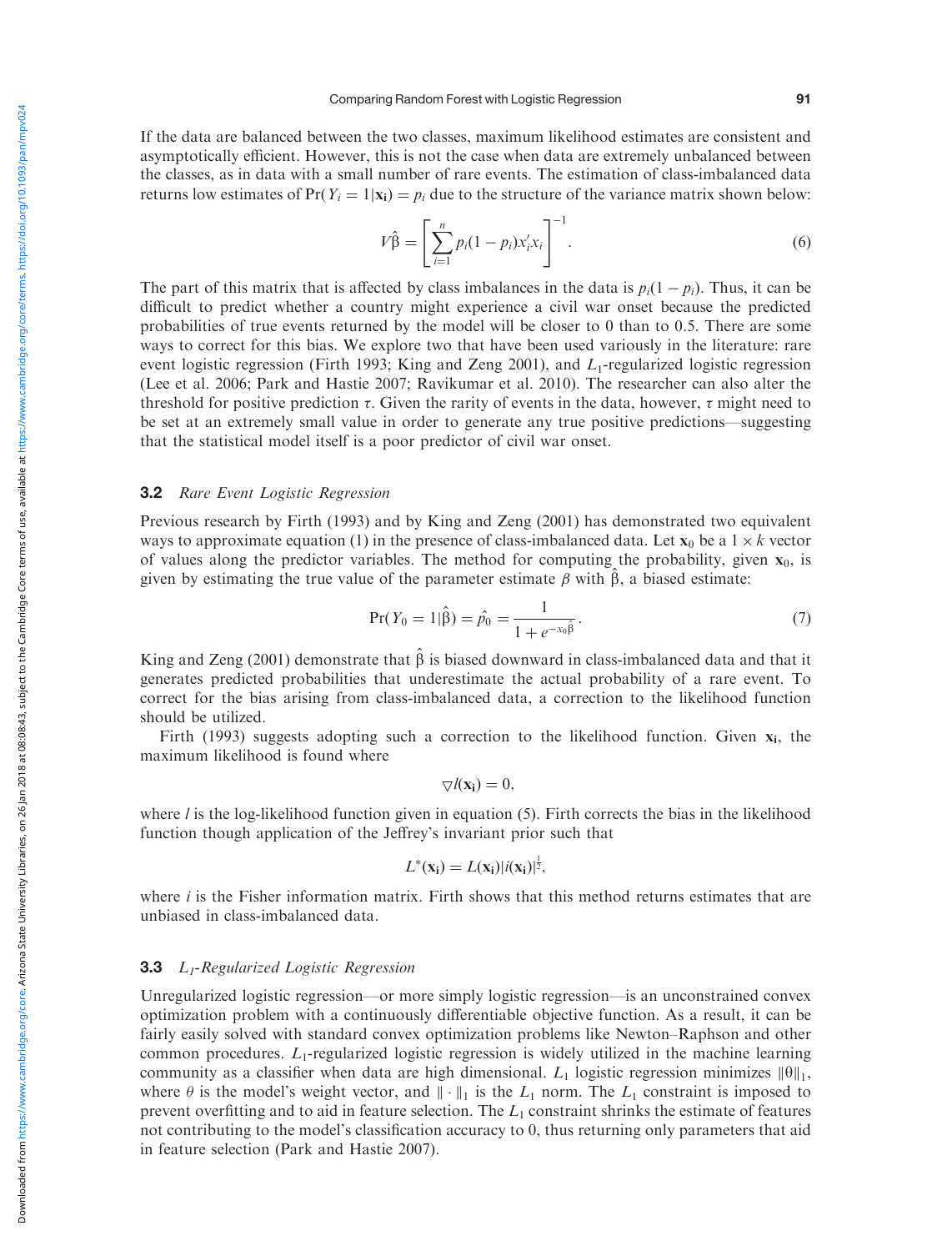The addition of the  $L_1$  constraint, however, makes the optimization problem computationally more intensive to solve. If the  $L_1$  regularization is enforced by an  $L_1$  norm constraint on the parameters, then the optimization problem becomes an optimization problem with the number of constraints equal to twice the number of parameters to be learned [\(Lee et al. 2006](#page-15-0)). A number of ways to solve the  $L_1$  optimization problem have been proposed, but an analysis of this literature is beyond the scope of this article.

For  $L_1$ -regularized logistic regression, we consider a supervised learning procedure over N training sets  $[(x_i, y_i), i = 1, ..., N]$ . Regularized logistic regression begins with modeling the probability distribution of Y given the vector  $x_i$  according to the equation given in (1).

Here,  $X \in \mathbb{R}^N$  are the parameters of the logistic regression model. Under the Laplacian prior  $p(X) = (\beta/2)^N e(-\beta ||X||_1)$  with  $(\beta > 0)$ , the maximum a posteriori (MAP) estimate of the parameters is given by

$$
\min \sum_{i=1}^{N} -\log p(y_i|\mathbf{x}_i; \mathbf{X}) + \beta \|\mathbf{X}\|_1.
$$
 (8)

This optimization problem is referred to an  $L_1$ -regularized logistic regression. Often, it will be convenient to consider the following alternative parameterization of the  $L_1$ -regularized logistic regression:

$$
\min \sum_{i=1}^{N} -\log p(y_i|\mathbf{x}_i; \mathbf{X}), \text{ subject to } ||\mathbf{X}||_1 \le C. \tag{9}
$$

The optimization problems in (8) and (9) are equivalent. For any choice of  $\beta$ , there is a choice of C such that both optimization problems have the same minimizing argument since (8) is the Lagrangian of the constrained optimization problem in (9), where  $\beta$  is the Langrange multiplier ([Lee et al. 2006](#page-15-0)).

## 3.4 Random Forests

Statistical learning methods like Random Forests have rarely been used in political science (for overviews, see [Siroky 2009\)](#page-16-0), but have gained some attention recently ([Spirling 2008](#page-16-0); [Schrodt et al.](#page-16-0) [2013; Shellman et al. 2013](#page-16-0); [Hill and Jones 2014; Jones and Linder 2015](#page-15-0)). Unlike logistic regression, where a statistical model that was likely to have generated that data is specified by the researcher prior to estimation, no "model" in the conventional sense is generated by Random Forests. Random Forests grow a forest of classification trees to the data. A classification tree for a binary outcome uses a training sample of *n* cases. Case *i* has a vector of covariates  $x_i$  that are used to build a tree-structured classification rule. Recursive partitioning splits the training sample into increasingly homogeneous groups by inducing a partition on the explanatory space. Three kinds of splits using the vector of inputs  $x$  include

- 
- 1. Univariate split: Is  $x_i \le t$ ?<br>2. Linear combination split: Is  $\sum_{i=1}^{p} x_i^2$  $(w_i x_i) \leq t$ ?
- $i=1$ 3. Categorical split: Is  $x_i \in S$ .

The split searches for the separation that best differentiates the cases in the training sample into two maximally homogeneous groups, which has been defined variously in the literature. Formally, the tree is grown according to the following equation:

$$
Y = \sum_{j=1}^{r} \beta_j I(x \in R_j) + \varepsilon,\tag{10}
$$

where the regions  $R_i$  and the coefficients  $\beta_i$  are estimated from the data. The  $R_i$  are usually disjoint, and the  $\beta_i$  is the average of the Y values in the  $R_i$ .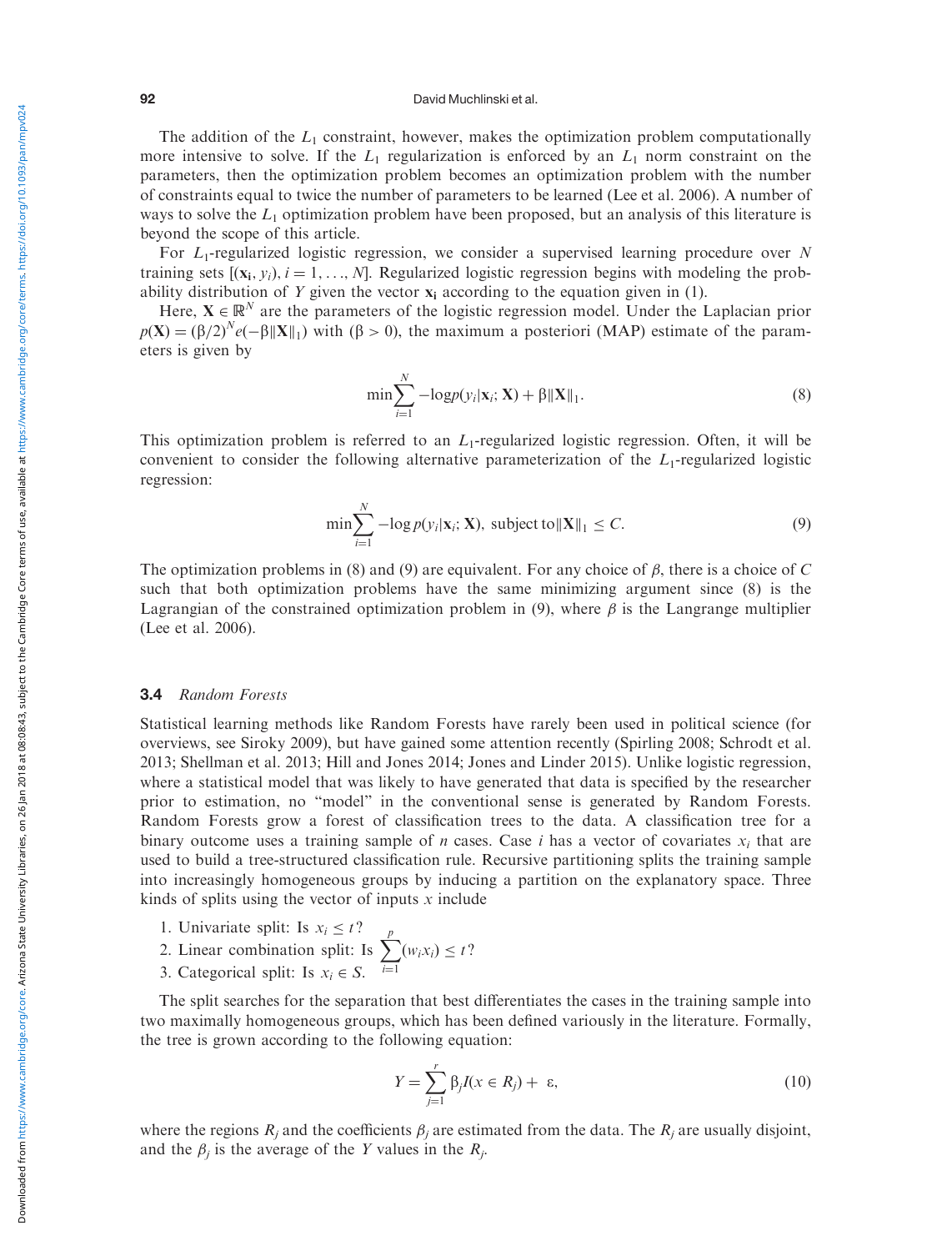Random Forests is a collection of  $n$  identically distributed decision trees, where each tree is built using the classification algorithm described above and bootstrap samples from the training set. An "un-pruned" or complete classification tree is formed for each bootstrap sample, meaning that all terminal nodes are "pure" (all zeros or ones). Approximately two-thirds of all observations are used to grow each tree. Once the set of classification trees has been grown on the bootstrapped samples, unsampled cases from the test set are dropped down each tree. These "out-of-bag (OOB)" cases are used to generate predictions and to calculate prediction error rates. The values of the explanatory variables are used to classify each observation into a terminal node, and the tree that most accurately classifies the test set of observations prevails.

The forest uses randomness in the tree building process and the aggregation process, and relies on a random sample of covariates  $(P)$  and cases  $(N)$ . This produces some desirable properties, including highly accurate predictions, robustness to noise and outliers, internally unbiased estimate of the generalization error, efficient computation, and the ability to handle large dimensions and many predictors. It handles missing data well and provides estimates of relative importance of each covariate in the classification rule [\(Strobl et al. 2008\)](#page-16-0). It is also possible to compute proximities between pairs of cases that are useful in clustering and identifying outliers or influential observations.

The Random Forest algorithm also contains a downsampling procedure that allows the researcher to select a balanced subsample of positive and negative cases. Such a procedure allows the algorithm to weight the relative importance of each class according to such a ratio, and to generate correct predictions of rare events even in extremely imbalanced data [\(Chen et al. 2004;](#page-15-0) [Weidmann 2008](#page-16-0)).

# 4 Evaluating Random Forests versus Logistic Regression: Predicting Civil War Onset

Our evaluation of Random Forests and logistic regression is divided into two parts. The first, presented in this section, evaluates the ability of Random Forests to correctly predict true instances of civil war onset in out-of-sample data. We show the superior predictive power of Random Forests through separation plots, Receiver Operating Characteristic (ROC) Curves, and the  $F_1$  Score, which is the harmonic mean of precision and recall. The second compares the variable importance measures generated by Random Forests to the well-known results of the literature on crossnational civil war onset and discusses what Random Forests can tell us about civil war onset.

We compare Random Forest against three well-known logistic models of civil war onset developed in [Collier and Hoeffler \(2004\)](#page-15-0), [Fearon and Laitin \(2003\)](#page-15-0), and [Hegre and Sambanis \(2006\).](#page-15-0) We have chosen these models of civil war onset because they are well known and were responsible for a paradigm shift in the quantitative analysis of civil war. Although these models generally have poor predictive power (see, for example, Ward et al. [2007, 2010](#page-16-0)), we believe it is useful to compare the predictive accuracy of Random Forests to these models since these models are well known, and because debate regarding the causes, implications, and predictions of civil war implied by these models is still unsettled ([Cederman et al. 2013](#page-14-0)).

One stringent test of a model's predictive accuracy is how well a theoretically informed statistical model of civil war onset predicts rare events in out-of-sample data. As data on the future cannot exist, we use cross-validation, which has been widely used to assess the relative predictive performance of statistical models in many disciplines ([Geisser 1975; Efron 1983](#page-15-0); [Hastie et al. 2009](#page-15-0)), and is gaining increasing use in political science [\(Hoff and Ward 2004;](#page-15-0) [Ward and Hoff 2007](#page-16-0); [Ward et al.](#page-16-0) [2007, 2010;](#page-16-0) [Hill and Jones 2014\)](#page-15-0). Cross-validation involves taking the CWD under examination and breaking it up into different "folds." A number of these folds (commonly five or ten) are used to train the model, while a separate fold is held out to test the predictions made by the model in the training data [\(Hastie et al. 2009\)](#page-15-0). The model or algorithm is first trained on the training crossvalidation folds, and then we examine out-of-sample data. We utilize ten-fold cross-validation to examine how well the three logistic models predict civil war onset. We compare the results of this exercise to the predictions made by Random Forest. For Random Forest, we utilize ten-fold crossvalidation to maximize comparability as well as Random Forest's own internally generated OOB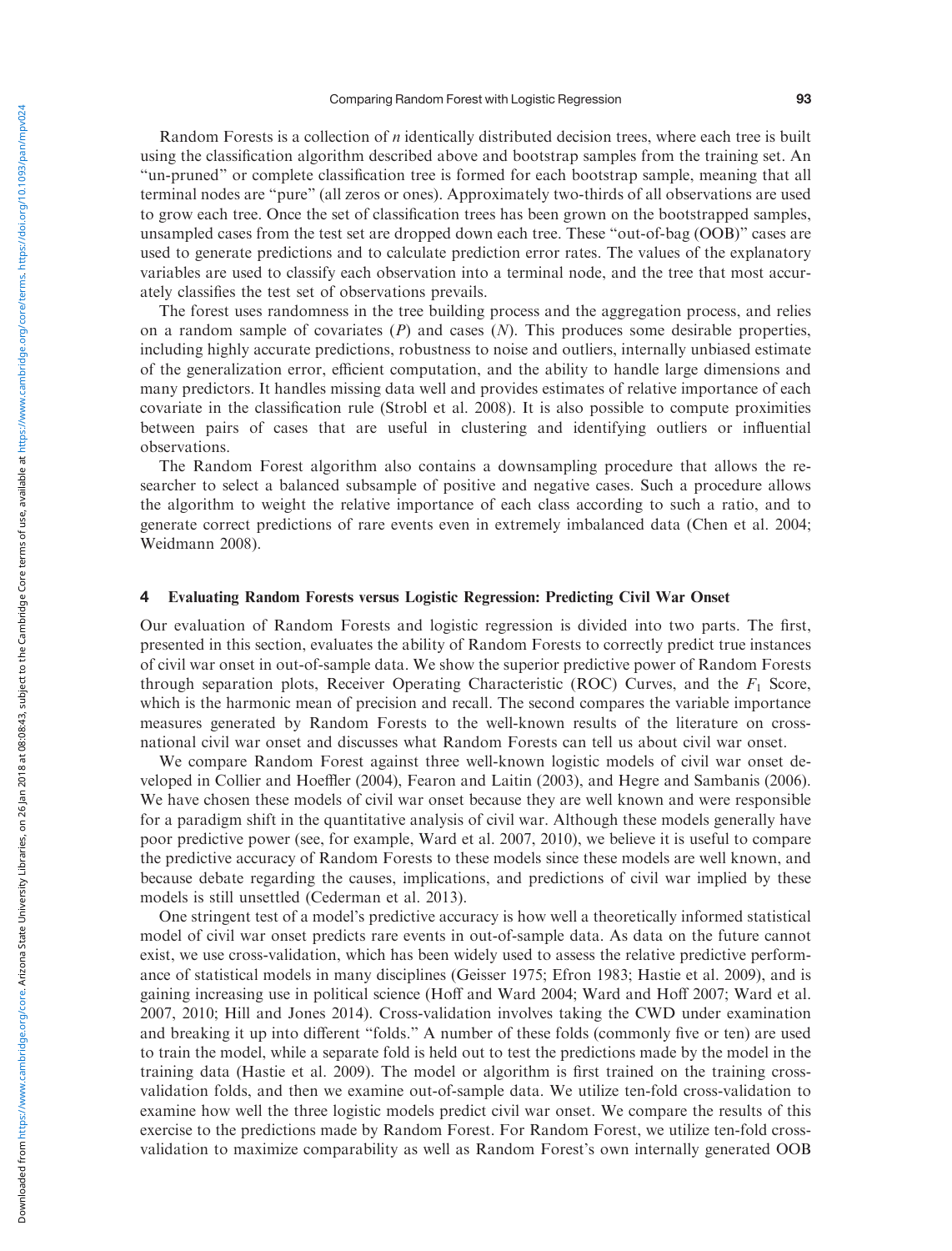estimates of error, which have been shown to closely approximate error rates determined by cross-validation [\(Breiman 1996\)](#page-14-0).<sup>7</sup>

One way to gauge the predictive accuracy of any classifier is to use a technique known as a separation plot ([Greenhill et al. 2011](#page-15-0)). The separation plot begins by rearranging the data such that the fitted values are presented in ascending order. A model's fit can be visualized by seeing the extent to which the actual instances of civil war onset (in gray) are concentrated in the right-hand side of the plot, while instances of peace (in white) are concentrated in the left-hand side of the plot. We also include a line that represents the predicted probability of civil war onset for each observation using either the logistic regressions or Random Forests. In adding this line, we can observe if the model makes correct predictions throughout the range of the data, or only when actual onsets become clustered together so that the probability of the model identifying an event is quite high. Finally, we add a triangle to the bottom of each plot representing the expected number of events. A model that perfectly separates onsets from peace will show all white to the left of the triangle and all gray to the right.

The separation plots for each of the uncorrected logistic classifiers and Random Forests are shown in Fig.  $1<sup>8</sup>$  Each logistic model of civil war onset generally does a poor job of accurately separating the data. There is a large amount of gray on the left-hand side of each plot—indicating that the logistic classifiers fail to accurately predict the vast majority of actual civil war onsets. Instead, the logistic classifiers inaccurately classify these actual instances of conflict onset as negative cases, committing a large number of Type II errors. The separation plot for Random Forests tells a different story. There is only white on the left-hand side of the plot, indicating that Random Forests can learn complex patterns in the class-imbalanced data and more accurately separate instances of peace from instances of conflict onset. There is still some white on the righthand side of the plot, indicating that Random Forests does make some Type I errors. All gray, however, is on the right-hand side of the plot, indicating that Random Forests accurately predicts nearly every onset of civil war in the data.

Another way to visualize the predictive performance of a binary classifier is with an ROC plot. An ROC graph is a technique for visualizing, organizing, and selecting classifiers based on their performance. An ROC graph illustrates the performance of a binary classifier—like logistic regression or Random Forests—as its discrimination threshold is varied. ROC graphs are especially useful for applications where data are class imbalanced or have unequal classification error costs, since the graph measures the true and false positive rates for a classifier, rather than the total number of true or false positives predicted—which can vary substantially depending on the class distribution in the data ([Fawcett 2006\)](#page-15-0). The ROC graph is also easily summarized by a single metric called the area under the ROC curve (AUC). The AUC is a numerical summary of the probability that a given classifier ranks a randomly chosen positive observation higher than a randomly chosen negative one. ROC curves that are pulled to the upper left of the plot, and hence have higher AUC scores, represent superior classifiers. In short, the larger the AUC score, the better the model or algorithm's predictive accuracy.

The ROC curves for all classifiers are shown in [Fig. 2.](#page-9-0) The ROC plot on the left shows the ROC curves and AUC scores for the uncorrected logistic regressions as well as Random Forests. The plot on the right compares Random Forests with the same logistic regressions fitted with a penalized likelihood [\(Firth 1993](#page-15-0)). The AUC scores are given for each classifier in the legend at the bottom right corner of each plot. Random Forests outperform all logistic regressions by a sizable margin. AUC scores in the 0.70 s are considered average, AUC scores in the 0.80 s are considered good. Any AUC over 0.90 is considered to be an excellent classifier. The logistic models specified in three of the most influential statistical analyses on civil war onset thus range from average to good, regardless of

<sup>7</sup> We present the results of Random Forests with cross-validation error rates in the text. The out-of-bag error rates were not substantially different from the cross-validation error rates. The cross-validation error rate was 25.16%, while the OOB error rate was 27.25%.

<sup>&</sup>lt;sup>8</sup>There are no substantive differences for each set of plots, so we focus only on the uncorrected logistic classifiers in the text.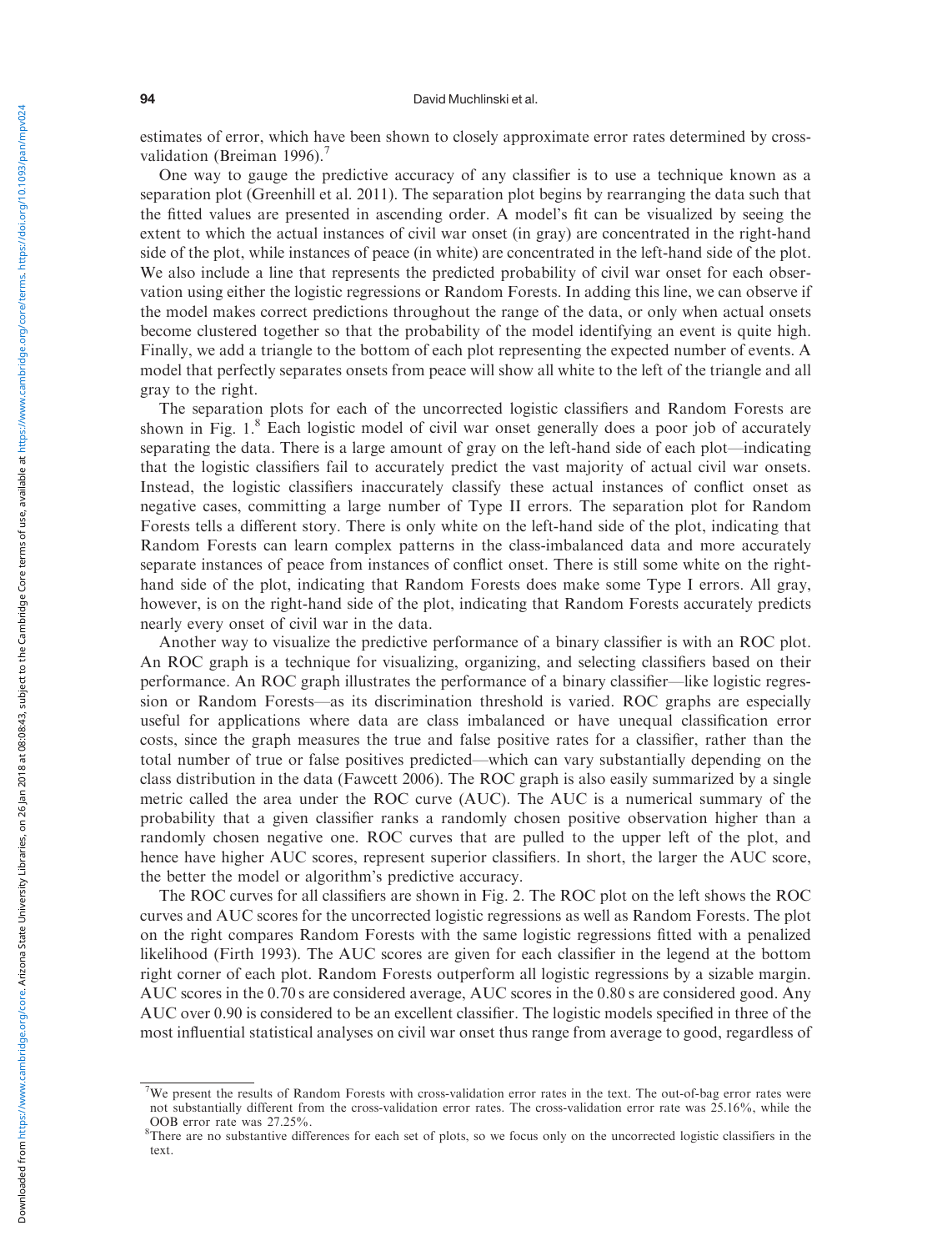<span id="page-8-0"></span>

Comparing Random Forest with Logistic Regression 95

Fig. 1 Separation plots for all classifiers.

whether the uncorrected logistic or the penalized logistic regression is estimated, whereas the performance of Random Forests on the cross-validated data sets is "excellent" (above 0.90).

Also, using the  $F_1$ -score as the performance measure, we systematically compare the performance of Random Forests with logistic regression and  $L_1$ -regularized logistic regression [\(Lee et al.](#page-15-0) [2006\)](#page-15-0). In our experiments, we vary the ratio of the training set such that the percentage of the entire data used for training ranges between 0.2 and 0.8. For each ratio, [Fig. 4](#page-12-0) compares the performances of all three methods in terms of the average  $F_1$ -score (where higher  $F_1$  is better). The error bars (the standard deviation) show the amount of variance with multiple runs of the corresponding method. Random Forests outperforms the other two methods, in terms of both higher average  $F_1$ -score and lower standard deviation. This is particularly the case when the ratio of the training set is small. For example, when the ratio is only 0.2, the average  $F_1$ -score using Random Forests is close to 0.68, whereas the average  $F_1$ -score using the other two methods is less than 0.62; at the same ratio, the error bar for Random Forests is significantly shorter than that for the other two methods, showing that the performance of Random Forests is more stable across multiple runs. In other words, even if trained on limited historical data, Random Forests is able to accurately identify civil war onsets, whereas the performance of logistic regression and  $L_1$ -regularized logistic regression is much worse in terms of both the average  $F_1$ -score and variance.<sup>9</sup> The  $F_1$ -score for Random Forests ranges from

 $9$ Random Forests has larger variance than logistic regression or  $L_1$ -regularized logistic regression when the ratio of the training set to the test set is large (0.8). This is most likely due to the class imbalance in the data and the small size of the test set, which likely exacerbates the class imbalance. Random Forests may not be an accurate classifier if test data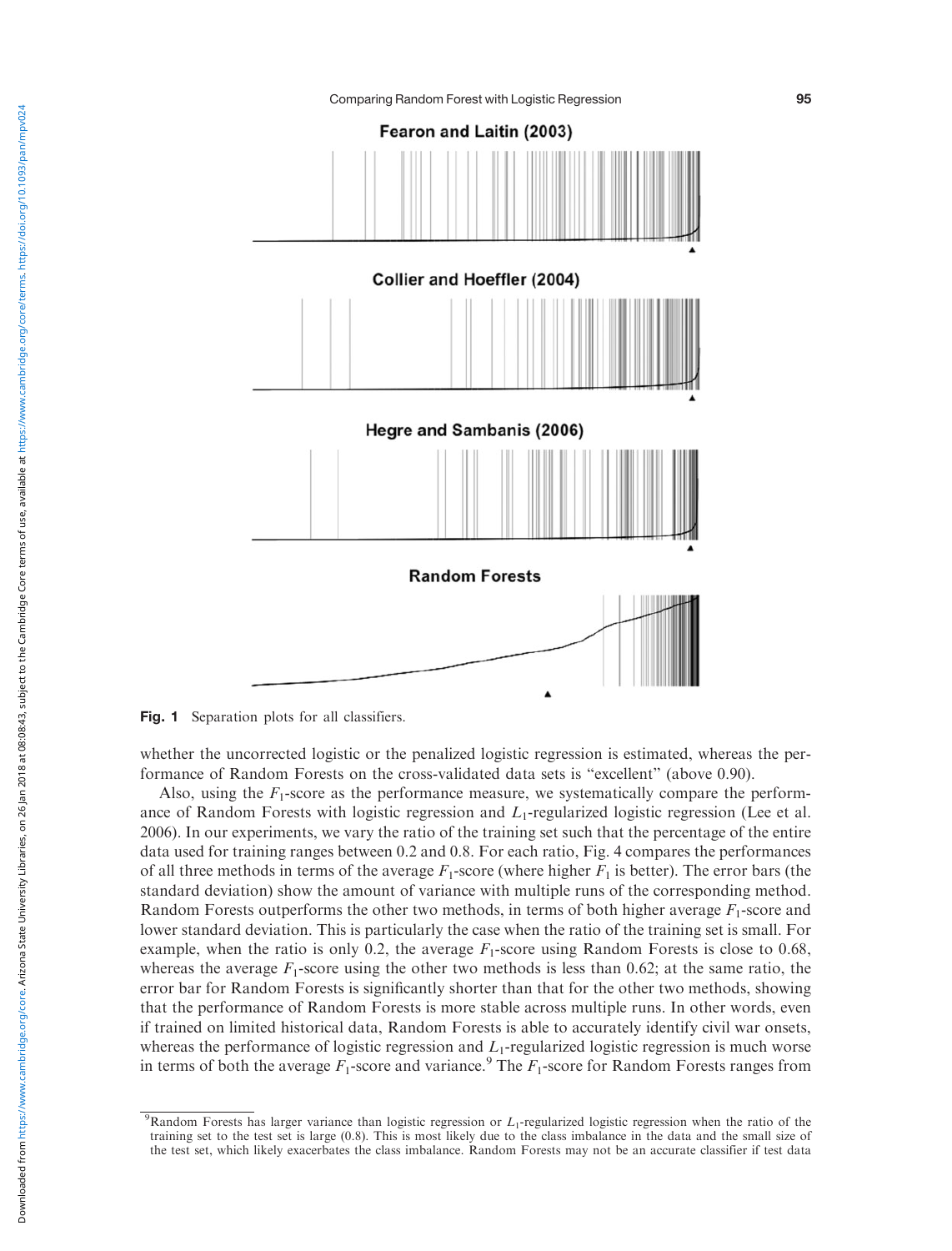<span id="page-9-0"></span>

Fig. 2 ROC curves for all classifiers.

0.68 to close to 0.75, whereas the  $F_1$ -scores for logistic regressions are much lower except when the ratio of the training set is large. This indicates that logistic regression is a poor learner. It requires much more training data to make accurate predictions than does Random Forests.

Finally, we assess the predictive accuracy of the three logistic regression models in [Figs. 1](#page-8-0) and 2 to Random Forests on out-of-sample data. The CWD described in Section 3 runs from 1945 to 2000. We updated the CWD for all countries in Africa and the Middle East from 2001 to 2014. The updated data give us an additional 737 observations with twenty-one civil war onsets. We trained each model or algorithm on the 1945–2000 CWD and tested on the updated CWD for Africa and the Middle East. We assess each model or algorithm's predictive accuracy using the AUC score defined earlier. [Table 1](#page-11-0) reports the AUC scores for each model as well as for Random Forests. Random Forests is superior to all logistic models with an AUC of 0.60.<sup>10</sup> The predicted probabilities of civil war for each model are shown in [Table 1.](#page-11-0)

All logistic regression models fail to specify any civil war onset in the out-of-sample data. Random Forests correctly predicts nine of twenty civil war onsets in this out-of-sample data when the threshold for positive prediction is 0.50. Random Forests correctly predicts the onset of civil war in Iraq, Somalia, the Democratic Republic of the Congo, Uganda, Rwanda, and Liberia. It fails to correctly predict the civil wars resulting from the U.S. invasion of Afghanistan, or the civil wars in Syria and Libya that resulted from the Arab Spring. It is possible that civil wars resulting from external intervention or revolutions may have different causes and are thus poorly predicted when civil war is defined only by the number of deaths in battle.<sup>11</sup> We discuss the application of statistical learning methods to the analysis of causality in the following section.

# 5 Opening the Black Box of Civil War Onset Using Random Forests

In this section, we examine how machine learning algorithms like Random Forests can enhance our understanding of civil war onset. This is primarily an exploratory exercise since algorithms are utilized more for predictive purposes than for identifying causal effects ([Hastie et al. 2009\)](#page-15-0), and because the literature surrounding the use of statistical algorithms to make inferences is still being developed [\(Duncan 2014; Hill and Jones 2014\)](#page-15-0). Statistical analysis can be thought of as divided into

are limited relative to training data. Such a ratio of training set size relative to the size of the test set is larger than common practice would dictate.

<sup>&</sup>lt;sup>10</sup>The [Hegre and Sambanis \(2006\)](#page-15-0) model has an AUC score of 0.40, [Fearon and Laitin \(2003\)](#page-15-0) has an AUC score of 0.43, and the Collier and Hoeffler (2004) model has an AUC of 0.55.

 $11$ We follow [Hegre and Sambanis \(2006\)](#page-15-0) in defining a civil war as any intrastate conflict between a government and another violent actor where at least 1000 battle deaths have occurred.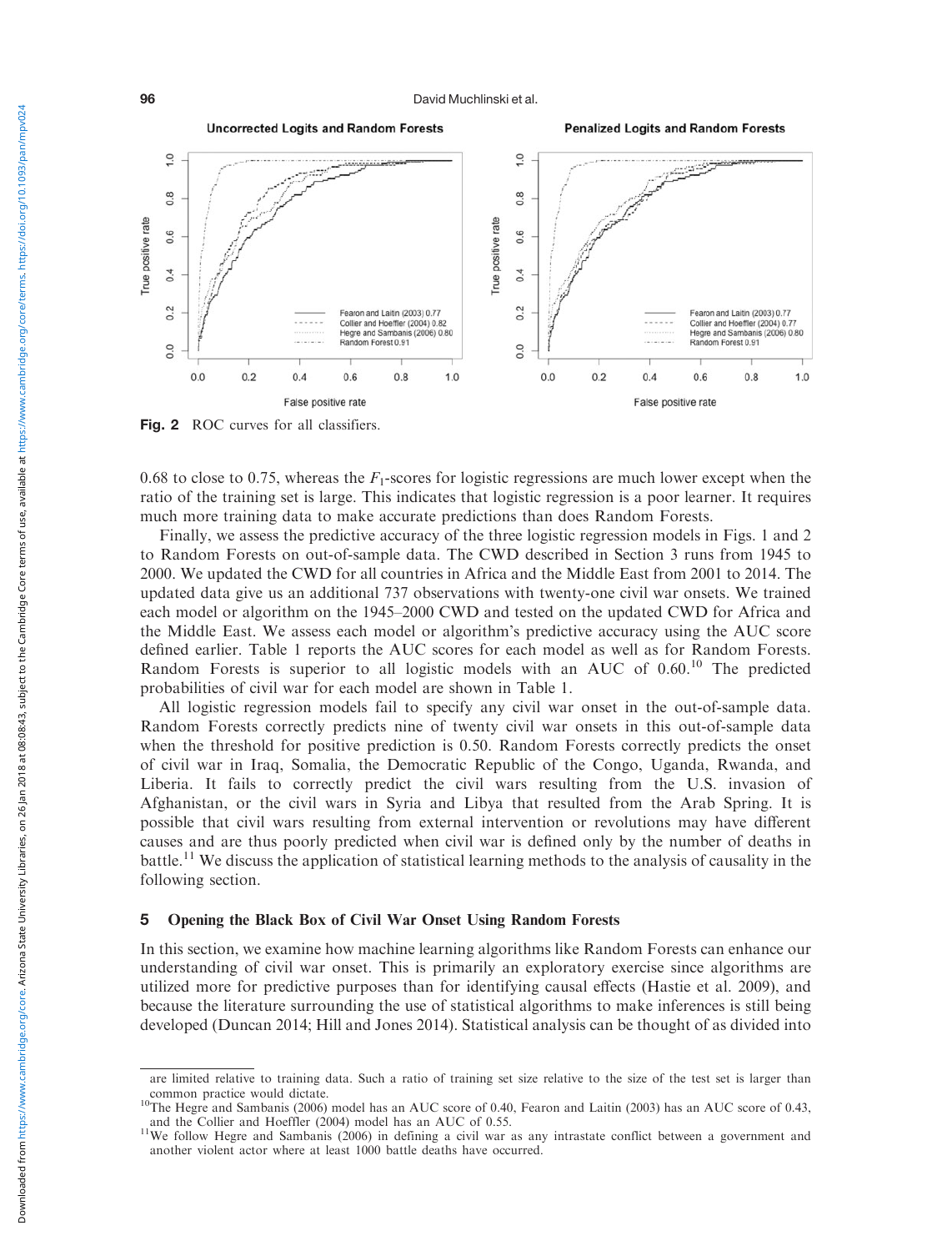

Fig. 3 Comparison of F1 Score with varying training set ratio.

two cultures ([Breiman 2001a](#page-14-0)). The first culture, which is representative of the vast majority of quantitative research in political science, begins by assuming a stochastic data model generated from independent draws from some parametric distribution of data. The values of the parameters theorized to generate the distribution are estimated from the data, and the model is then used to test hypotheses and gather information about the potential effects of the independent variables on the dependent variable. The algorithmic modeling culture, as Leo Beriman describes it, treats the inside of the black box as complex and unknown. Some function  $f(x)$ —represented by an algorithm–is estimated on the independent variables to predict the response of the dependent variable. Whereas model validation in the first culture is examined by goodness of fit tests, model validation in the second culture is measured by predictive accuracy.

Due to the lack of assumptions about the process that generated the data, it is difficult for researchers using machine learning algorithms to say much about causality. In Rubin's framework, a model has explanatory power to the extent that it makes correct predictions about observations it has not yet seen. If, in the presence of some treatment, a unit of observation undergoes some transformation, but remains the same in the absence of that treatment, the treatment itself can be determined to have a causal effect. Since we cannot observe a unit of observation that is at the same time both treated and untreated, we must look outside our data for untreated units that are similar in all respects to our treated units. Since Random Forests does cross-validation internally through the use of OOB observations, we can use these OOB observations to determine some aspects of causality.

[Figure 4](#page-12-0) shows the mean decrease in a measure of predictive accuracy, called the Gini Score, for the top twenty variables that Random Forests picked. The Gini Score is calculated as follows. Each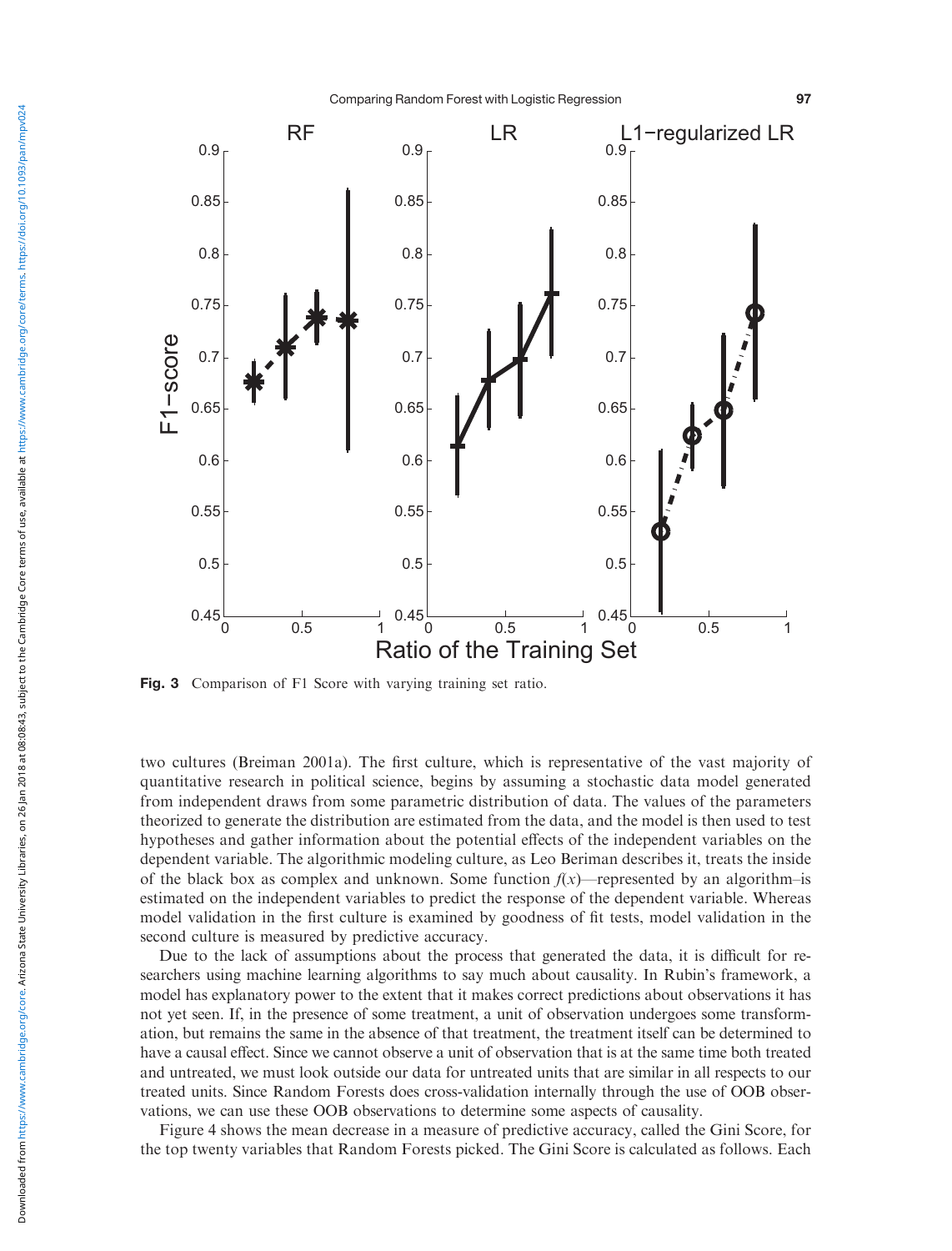<span id="page-11-0"></span>

| Models and predicted probability of civil war onset |                             |                                  |                              |                |
|-----------------------------------------------------|-----------------------------|----------------------------------|------------------------------|----------------|
| Civil war onset                                     | Fearon and<br>Laitin (2003) | Collier and<br>Hoeffler $(2004)$ | Hegre and<br>Sambanis (2006) | Random Forests |
| Afghanistan 2001                                    | 0.01                        | 0.01                             | 0.01                         | 0.09           |
| Angola 2001                                         | 0.04                        | 0.01                             | 0.01                         | 0.13           |
| Burundi 2001                                        | 0.00                        | 0.00                             | 0.00                         | 0.05           |
| Guinea 2001                                         | 0.00                        | 0.00                             | 0.01                         | 0.22           |
| Rwanda 2001                                         | 0.02                        | 0.00                             | 0.00                         | 0.56           |
| Uganda 2002                                         | 0.03                        | 0.05                             | 0.00                         | 0.81           |
| Liberia 2003                                        | 0.01                        | 0.03                             | 0.00                         | 0.94           |
| Iraq $2004$                                         | 0.04                        | 0.01                             | 0.00                         | 0.68           |
| Uganda 2004                                         | 0.02                        | 0.01                             | 0.02                         | 0.52           |
| Afghanistan 2005                                    | 0.01                        | 0.02                             | 0.01                         | 0.14           |
| <b>Chad 2006</b>                                    | 0.01                        | 0.07                             | 0.02                         | 0.21           |
| Somalia 2007                                        | 0.00                        | 0.00                             | 0.00                         | 0.52           |
| Rwanda 2009                                         | 0.00                        | 0.01                             | 0.00                         | 0.74           |
| Libya 2011                                          | 0.00                        | 0.01                             | 0.00                         | 0.34           |
| Syria 2012                                          | 0.00                        | 0.04                             | 0.00                         | 0.25           |
| DR Congo 2013                                       | 0.00                        | 0.00                             | 0.00                         | 0.76           |
| Iraq 2013                                           | 0.01                        | 0.00                             | 0.00                         | 0.25           |
| Nigeria 2013                                        | 0.01                        | 0.00                             | 0.00                         | 0.25           |
| Somalia 2014                                        | 0.01                        | 0.04                             | 0.01                         | 0.87           |

Table 1 Predicted probability of civil war onset: Logistic Regression and Random Forests

time a given variable is used to split a node into two daughter nodes, the Gini Scores for the daughter nodes are calculated and compared to the original node. The Gini Score ranges from 0 (a completely homogeneous node) to 1 (a completely heterogeneous node). The changes in a node's Gini Score are summed for each variable at each node, and then normalized at the end of the forest growing procedure. Variables that result in nodes with higher purity contribute to a higher decrease in the Gini Score at the end of the calculation. The Gini Score is calculated internally through OOB observations. Each time observation  $i$  is OOB, its Gini Score is calculated according to the above procedure. The mean decrease in the Gini Score is the predictive accuracy lost by omitting a given predictor from the tree used to generate predictions about the class of i, where  $i \in [0, 1]$ . Hence, variables with a greater mean decrease in the Gini Score more accurately predict the true class of observation i when i is OOB.

The results of [Fig. 4](#page-12-0) reinforce some of the already well-established results common to the last decade of quantitative research into the causes of civil war onset, but cast doubt on some others. The best predictor of civil war onset is national poverty as measured by both the growth rate of national gross domestic product (GDP) and GDP per capita. This reinforces the results of nearly every examination into the causes of civil war onset published in the past decade. Population size and mountainous terrain are also strong predictors of civil war onset, though not nearly as much as economic variables ([Fearon and Laitin 2003](#page-15-0)). Perhaps what is most surprising about [Fig. 4](#page-12-0) is the variables it returns as having weak predictive power. Variables traditionally thought to strongly influence civil war onset, including anocracy, democracy, political instability, primary commodity exports, and population density, show little predictive power.

To get a sense of the effect each predictor variable has on the response variable, [Fig. 5](#page-13-0) shows partial dependence plots for nine of the twenty variables contributing most to predictive accuracy. Partial dependence plots give a graphical representation of the marginal effect of a variable on the class probability. The function being plotted is defined mathematically as

$$
f(x) = \frac{1}{n} \sum_{i=1}^{n} f(x, x_i c),
$$
\n(11)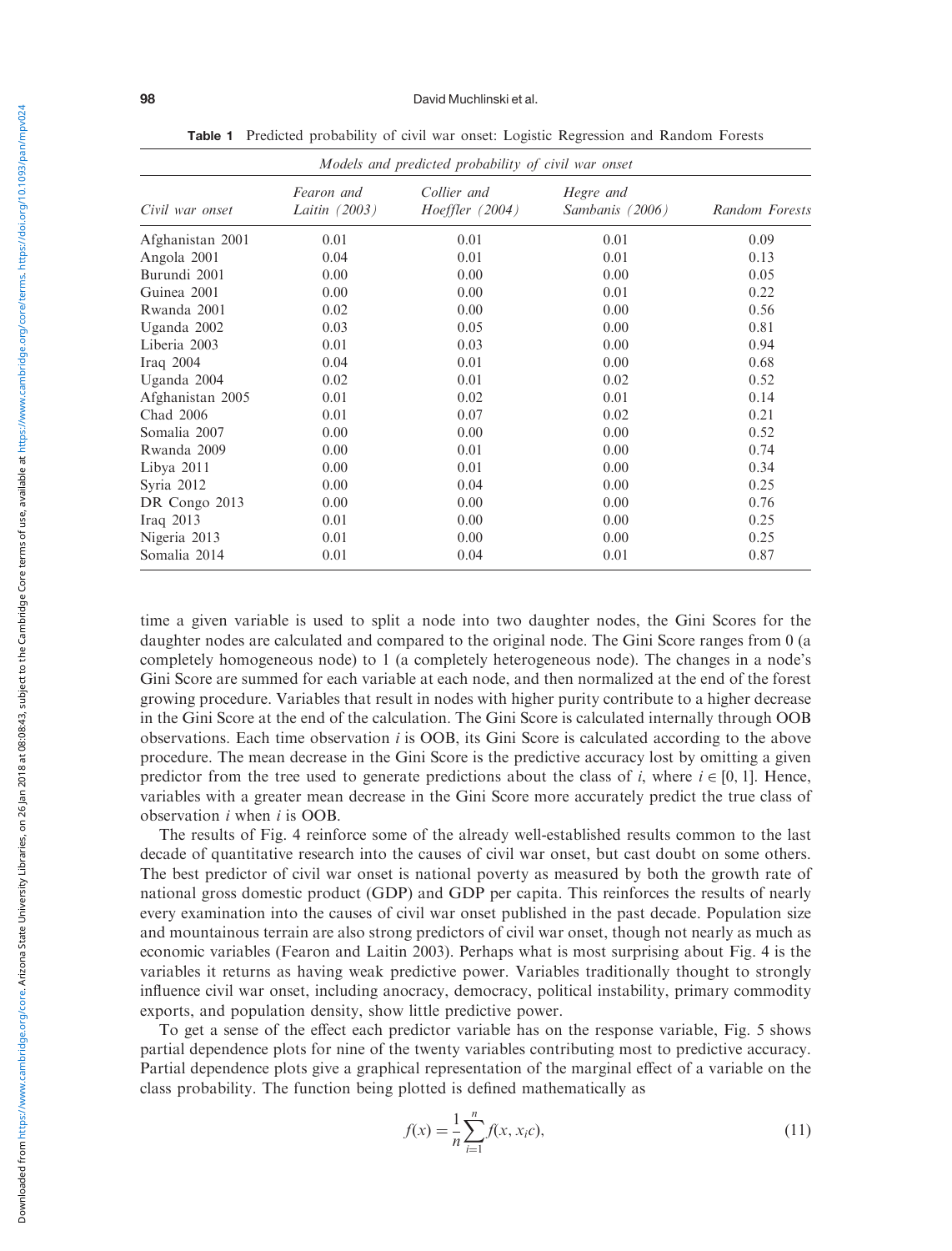#### Comparing Random Forest with Logistic Regression 99

### **Variable Importance for Random Forests**

<span id="page-12-0"></span>

Mean Decrease in Gini Score (OOB Estimates)

Fig. 4 Plot of variable importance by mean decrease in Gini Score.

where x is the variable for which partial dependence is sought, and  $x_i c$  represents the other variables in the data. The summand is the predicted logit (or log of the fraction of total votes) for the classification of y, which is defined according to the following formula:

$$
f(x) = \log p_k(x) - \frac{1}{K} \sum_{j=1}^{K} \log p_j(x),
$$
\n(12)

where K is the number of classes for y, k is the predicted class, and  $p_i$  is the proportion of votes for class j [\(Liaw 2015](#page-15-0)). Partial dependence plots can be thought of as the algorithmic equivalent of marginal effects plots, where every other variable is held at its mean and the variable of interest is allowed to vary over its entire range. The values of the y-axis are given in  $(11)$  and indicate the change in log-odds for the fraction of votes among all trees for the majority class for a given observation. In other words, a negative slope indicates a greater fraction of votes for peace for that predictor, and a positive slope indicates that the variable predicts a greater fraction of votes for civil war onset.

[Figure 5](#page-13-0) displays the partial dependence plots. Each variable is labeled on the x-axis. The  $y$ -axis shows the change in the fraction of votes for the probability of civil war onset for each variable. The plot shows how the percentage of total votes for civil war onset changes over the range of each predictor. The most outstanding result from a causal perspective is the nonlinearity of nearly all nine predictors. The GDP growth rate is the only predictor that shows the S-curve characteristic of a logistic regression model. The other predictors exhibit significant nonlinear relationships where the probability of civil war onset suddenly increases or declines drastically. These results would not be captured by a linear logistic model.

The relationships between the predictors and civil war onset shown in [Fig. 5](#page-13-0) are generally in line with previous research. Higher levels of wealth dramatically reduce the probability of civil war onset. It appears that severe economic shocks are not necessary to cause a civil war onset, but that a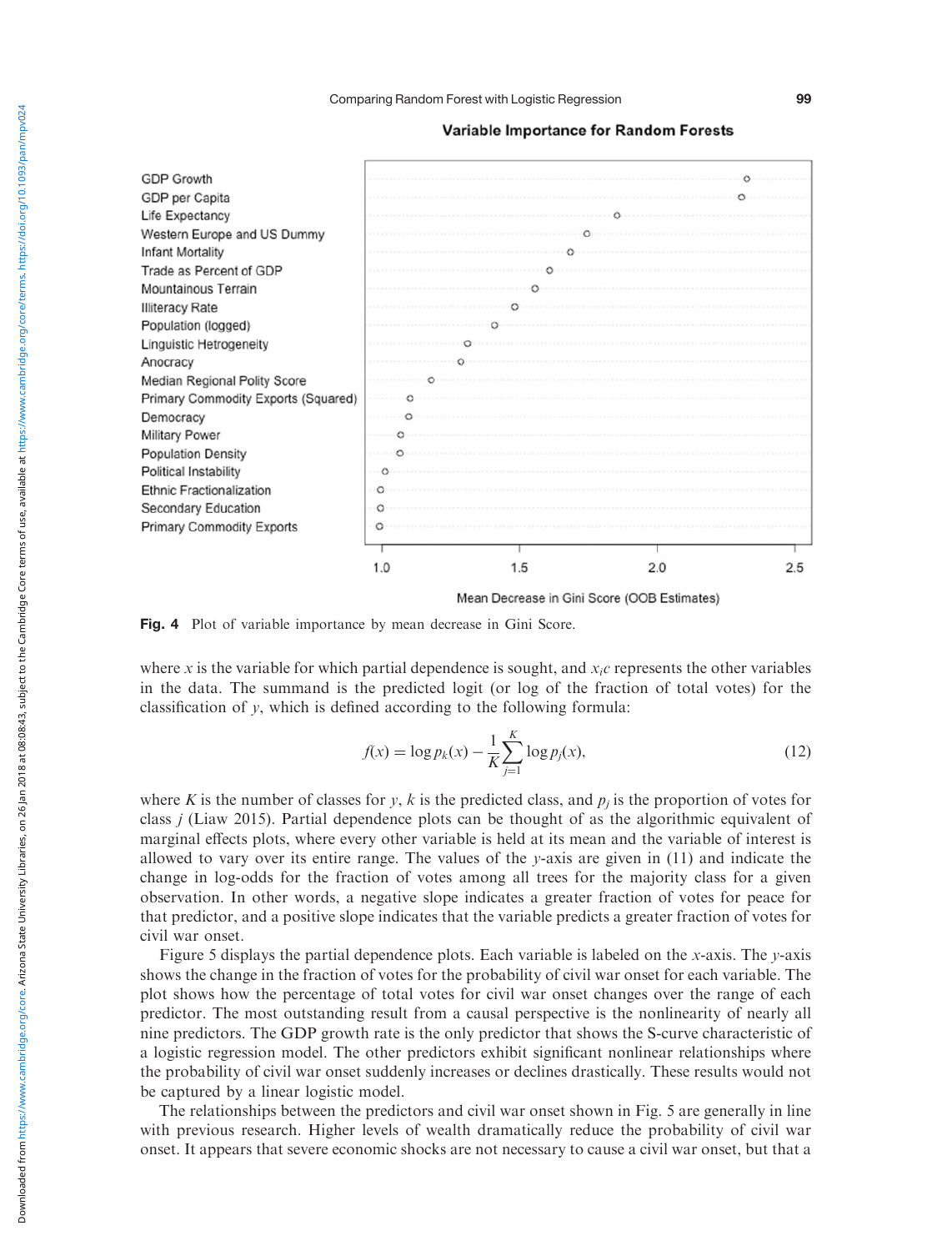<span id="page-13-0"></span>

Fig. 5 Partial dependence plots.

decline of only a few tenths of a percent in GDP growth is enough to make such an onset more likely. Mountainous terrain increases the probability of civil war onset—a result in agreement with the literature. Large populations likewise increase the risk of civil war onset. The square of Polity IV—traditionally used to measure anocratic regimes—does not show its characteristic inverted-U shape. Rather autocracies and anocracies appear to be at relatively the same risk for civil war onset, though this risk declines dramatically with democratization.

Although these results should not be treated uncritically, they suggest that statistical learning algorithms such as Random Forests can help us understand the causes of civil war onset. We are therefore cautiously optimistic about the use of statistical learning algorithms to inform observations about the causal processes of rare events like civil war onset.

# 6 Implications and Conclusions

Prediction is a useful criterion by which to evaluate procedures like Random Forests and logistic regression. Because political scientists often attempt to answer substantively important questions, the field can benefit from the use of statistical methods that allow researchers to make more accurate predictions. The ability of a statistical method to make accurate predictions is just as important as its ability to explain causal processes, and there is enough room for both standards of evaluation within the discipline [\(Shmueli 2010](#page-16-0)). When research questions have important policy ramifications, data are known to be imbalanced, or covariates are thought to act in complex and nonlinear ways, statistical learning methods represent a welcome addition to the analyst's toolkit.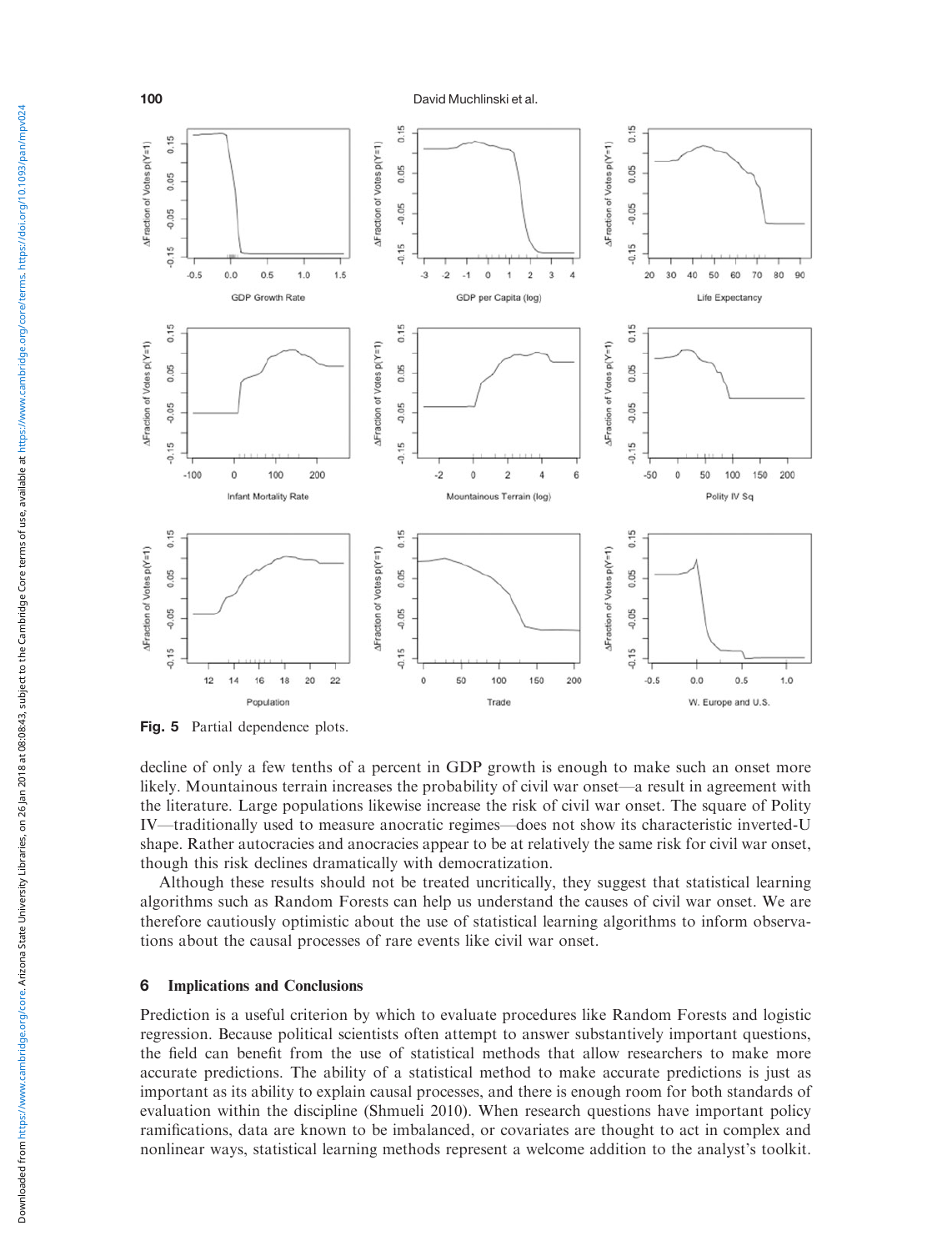<span id="page-14-0"></span>By now, most of these techniques are already well established and there is software in the most popular statistical packages.

The analyses presented here show that Random Forests offers superior predictive power compared to several forms of logistic regression in an important applied domain—the quantitative analysis of civil war. Separation plots, AUC scores, and  $F_1$ -scores all demonstrate the superior predictive accuracy of Random Forests in class-imbalanced CWD. The flexibility offered by nonparametric methods like Random Forests permits more accurate predictions of these important and devastating events. If political scientists are genuinely interested in developing predictive methods, these methods are a useful place to start.

We believe Random Forests can be usefully applied to a range of research problems throughout political science. New developments in Random Forests can be applied to panel data and hierarchical data—two very common data structures studied by political scientists [\(Freiman 2010;](#page-15-0) [Sela and](#page-16-0) [Simonoff 2012](#page-16-0); [Hajjem et al. 2014](#page-15-0)). We leave it to future research to compare the predictive accuracy of Random Forests with and without explicitly modeling the panel data structure common to analyses of civil war onset. Tree-based methods are extremely flexible. The promise of being able to model clustered hierarchical data and time-series cross-sectional data are two areas where Random Forests can be extended in the political science literature. Since these types of data structures are so common to political science, we believe this is a field where political methodologists can provide important and original contributions.

The analyses presented here are specific to the problem of civil war onset and the canonical data sets used to study it. Logistic regression may work quite well as a classifier if the relationship between input and output variables is linear and the data are relatively balanced between classes. If the relationship between the response and predictor variables is truly linear, Random Forests will only approximate linear regression methods like OLS and logistic regression in the limit case of an infinite number of trees. Random Forests exchanges a high degree of variance between each tree for a low bias in predicting the outcome variable. If the assumptions of other methods, including linearity in the parameters, collinearity, and homoskedasticity, are not violated, other methods may give more unbiased estimates. However, when dealing with historical data, as is often the case in comparative politics and international relations, many foundational regression assumptions are routinely violated. If the goal is to develop a predictively accurate forecast of a rare and important event like civil war onset, the flexibility of algorithmic methods like Random Forests can outperform standard methods like OLS and logistic regression. It is difficult to know a priori if Random Forests or any other statistical learning method would be a better choice when analyzing other data sets, but they at least deserve more serious consideration than they have received to date in political science. We hope that this article helps move the discipline in that direction and thereby enhances its predictive capacity. Dart-throwing chimps will then have some more serious competition.

Conflict of interest statement. None declared.

## References

Beck, N., G. King, and L. Zeng. 2000. Improving quantitative studies of international conflict: A conjecture. American Political Science Review 94(1):21–35.

Blair, R., C. Blattman, and A. Hartman. 2015. Predicting local violence. Social Science Research Network. revised url [http://papers.ssrn.com/sol3/papers.cfm?abstract\\_id=2497153](http://papers.ssrn.com/sol3/papers.cfm?abstract_id=2497153) (accessed October 10, 2015).

Brandt, P., J. R. Freeman, and P. Schrodt. 2014. Evaluating forecasts of political conflict dynamics. International Journal of Forecasting 30:944–62.

Breiman, L. 1996. Out-of-bag estimation. Technical report, Citeseer.

-. 2001a. Random forests. Machine Learning 45(1):5-32.

-. 2001b. Statistical modeling: The two cultures (with comments and a rejoinder by the author). Statistical Science 16(3):199–231.

Buuren, S., and K. Groothuis-Oudshoorn. 2011. MICE: Multivariate imputation by chained equations in R. Journal of Statistical Software 45(3):1–67.

Cederman, L.-E., K. S. Gleditsch, and H. Buhaug. 2013. Inequality, grievances, and civil war. Cambridge University Press. Chawla, N. V. 2005. Data mining for imbalanced datasets: An overview, 875–86. Springer.

Chawla, N. V., K. W. Bowyer, L. O. Hall, and W. P. Kegelmeyer. 2002. SMOTE: Synthetic minority over-sampling technique. Journal of Artificial Intelligence Research (JAIR) 16:321–57.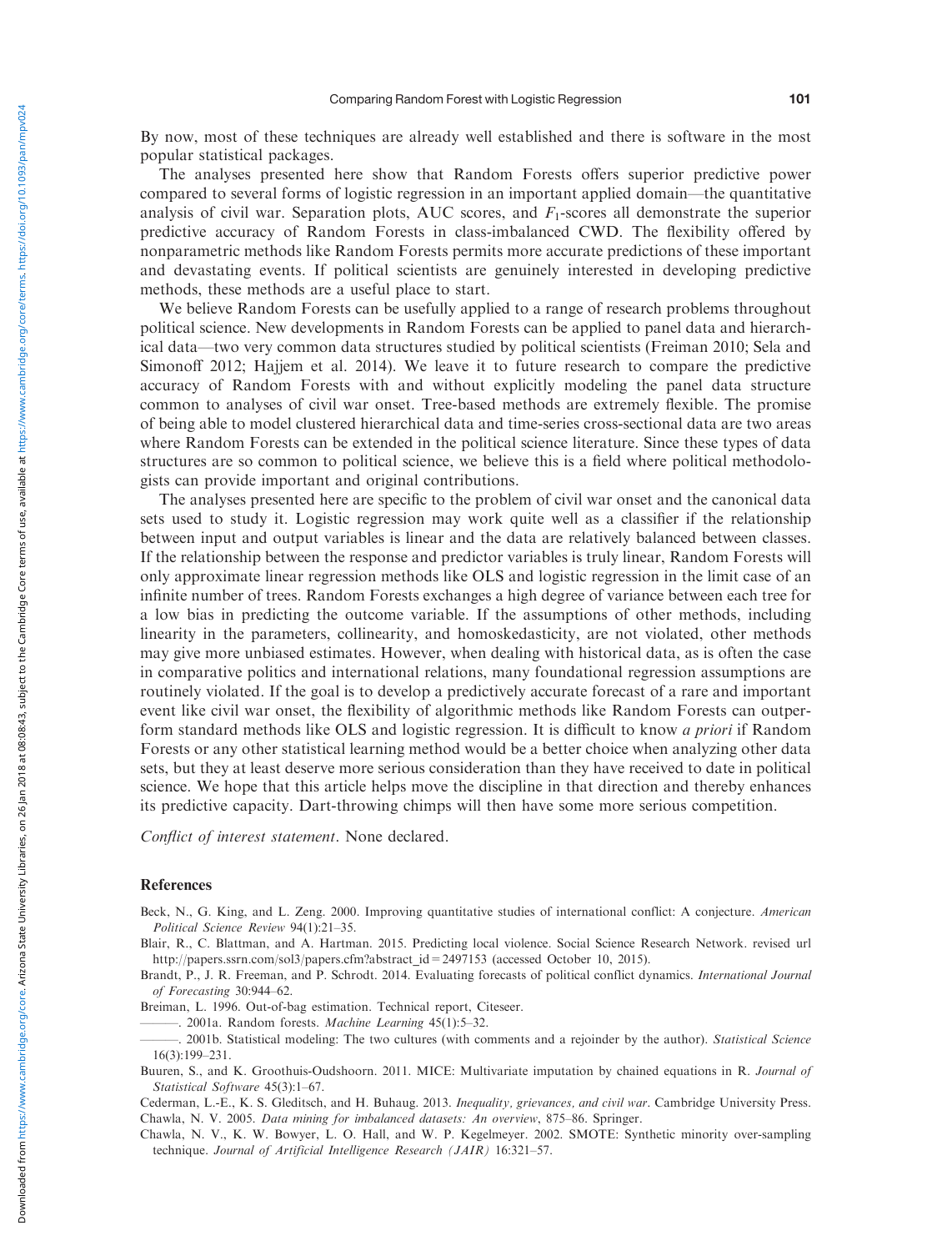<span id="page-15-0"></span>Chawla, N. V., A. Lazarevic, L. O. Hall, and K. W. Bowyer. 2003. Smoteboost: Improving prediction of the minority class in boosting. In Knowledge discovery in databases: PKDD 2003, 7th European conference on principles and practice of knowledge discovery in databases, Cavtat-Dubrovnik, Croatia, September 22–26, 2003, Proceedings, volume 2838 of lecture notes in computer science, eds. N. Lavrac, D. Gamberger, H. Blockeel, and L. Todorovski, 107–19. Springer.

Chen, C., A. Liaw, and L. Breiman. 2004. Using random forest to learn imbalanced data. Berkeley: University of California.

- Cieslak, D. A., and N. V. Chawla. 2008. Start globally, optimize locally, predict globally: Improving performance on imbalanced data. In Proceedings of the 8th IEEE international conference on data mining (ICDM 2008), December 15–19, 2008, Pisa, Italy, 143–52.
- Clayton, G., and K. S. Gleditsch. 2014. Will we see helping hands? Predicting civil war mediation and likely success. Conflict Management and Peace Science 31:265–84.
- Collier, P., and A. Hoeffler. 2004. Greed and grievance in civil war. Oxford Economic Papers 56(4):563–95.
- Duncan, G. M. 2014. Causal random forests. [http://econ.washington.edu/sites/econ/files/old-site-uploads/2014/08/](http://econ.washington.edu/sites/econ/files/old-site-uploads/2014/08/Causal-Random-Forests_Duncan.pdf) [Causal-Random-Forests\\_Duncan.pdf](http://econ.washington.edu/sites/econ/files/old-site-uploads/2014/08/Causal-Random-Forests_Duncan.pdf) (accessed October 10, 2015).
- Efron, B. 1983. Estimating the error rate of a prediction rule: Improvement on cross-validation. Journal of the American Statistical Association 78(382):316–31.
- Fawcett, T. 2006. An introduction to ROC analysis. Pattern Recognition Letters 27(8):861–74.
- Fearon, J. D., and D. D. Laitin. 2003. Ethnicity, insurgency, and civil war. American Political Science Review 97(01):75–90.
- Firth, D. 1993. Bias reduction of maximum likelihood estimates. Biometrika 80(1):27–38.
- Freiman, M. H. 2010. Using random forests and simulated annealing to predict probabilities of election to the Baseball Hall of Fame. Journal of Quantitative Analysis in Sports 6(2):1-35.
- Geisser, S. 1975. The predictive sample reuse method with applications. Journal of the American Statistical Association 70(350):320–8.
- Gelman, A., and G. Imbens. 2013. Why ask why? Forward causal inference and reverse causal questions. NBER working paper number 19614.
- Gleditsch, K. S., and M. Ward. 2012. Forecasting is difficult, especially about the future: Using contentious issues to forecast interstate disputes. Journal of Peace Research 50(1):17–31.
- Goldstone, J. A., R. H. Bates, D. L. Epstein, T. R. Gurr, M. B. Lustik, M. G. Marshall, J. Ulfelder, and M. Woodward. 2010. A global model for forecasting political instability. American Journal of Political Science 54(1):190–208.
- Greenhill, B., M. D. Ward, and A. Sacks. 2011. The separation plot: A new visual method for evaluating the fit of binary models. American Journal of Political Science 55(4):991–1002.
- Hajjem, A., F. Bellavance, and D. Larocque. 2014. Mixed-effects random forest for clustered data. Journal of Statistical Computation and Simulation 84(6):1313–28.
- Hastie, T., R. Tibshirani, J. Friedman, T. Hastie, J. Friedman, and R. Tibshirani. 2009. The elements of statistical learning. Springer.
- Hegre, H., J. Karlsen, H. M. Nygård, H. Strand, and H. Urdal. 2013. Predicting armed conflict, 2010-2050. International Studies Quarterly 57(2):250–70.
- Hegre, H., and N. Sambanis. 2006. Sensitivity analysis of empirical results on civil war onset. Journal of Conflict Resolution 50(4):508–35.
- Hill, D. W., and Z. M. Jones. 2014. An empirical evaluation of explanations for state repression. American Political Science Review 108:661–87.
- Hoff, P. D., and M. D. Ward, 2004. Modeling dependencies in international relations networks. Political Analysis 12(2):160–75.
- Holland, P. W. 1986. Statistical and causal inference. Journal of the American Statistical Association 81(396):945–60.
- Honaker, J., G. King, and M. Blackwell. 2011. Amelia ii: A program for missing data. Journal of Statistical Software 45(7):1–47.
- Jones, Z., and F. Linder. 2015. Exploratory data analysis using random forests. Prepared for the 73rd annual MPSA conference, April 16–19, 2015. [http://zmjones.com/static/papers/rfss\\_manuscript.pdf](http://zmjones.com/static/papers/rfss_manuscript.pdf) (accessed October 10, 2015).
- Kalyvas, S. N. 2007. Civil wars In The Oxford handbook of comparative politics, eds. C. Boix and S. Stokes, 416–34. Oxford University Press.
- King, G., R. O. Keohane, and S. Verba. 1994. Designing social inquiry: Scientific inference in qualitative research. Princeton University Press.
- King, G., and L. Zeng. 2001. Logistic regression in rare events data. Political Analysis 9(2):137–63.
- Köknar-Tezel, S., and L. J. Latecki. 2011. Improving SVM classification on imbalanced time series data sets with ghost points. Knowledge and Information System 28(1):1–23.
- Lee, S., H. Lee, P. Abbeel, and A. Y. Ng. 2006. Efficient L1 regularized logistic regression. In Proceedings, The Twenty-First National Conference on Artificial Intelligence and the Eighteenth Innovative Applications of Artificial Intelligence Conference, July 16–20, 2006, Boston, Massachusetts, USA, 401–8.
- Liaw, A. 2015. Package "randomforest".<https://cran.r-project.org/web/packages/randomForest/randomForest.pdf> (accessed October 10, 2015).
- Ling, C. X., and C. Li. 1998. Data mining for direct marketing: Problems and solutions. In Proceedings of the Fourth International Conference on Knowledge Discovery and Data Mining (KDD-98), New York City, New York, USA, August 27–31, 1998, 73–9.